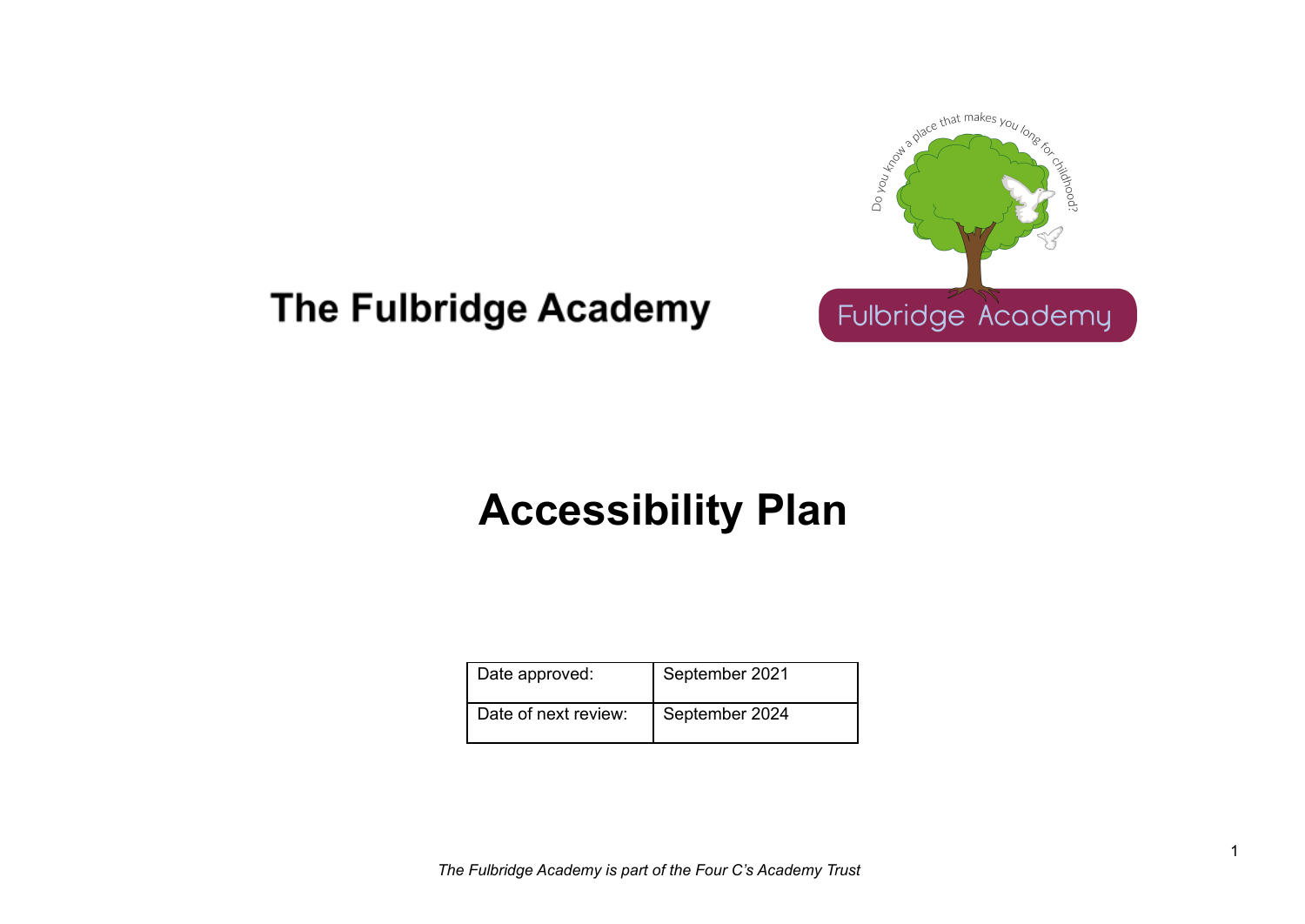#### **Contents**

1. Aims

- 2. Legislation and guidance
- 3. Action plan
- 4. Monitoring arrangements
- 5. Links with other policies

Appendix 1: Accessibility audit

**…………………………………………………………………………………………………………………………….**

#### **1. Aims**

Schools are required under the Equality Act 2010 to have an accessibility plan. The purpose of the plan is to:

- Increase the extent to which disabled pupils can participate in the curriculum
- Improve the physical environment of the school to enable disabled pupils to take better advantage of education, benefits, facilities and services provided
- Improve the availability of accessible information to disabled pupils

Our school aims to treat all its pupils fairly and with respect. This involves providing access and opportunities for all pupils without discrimination of any kind.

We aim to be central to our culturally diverse community, striving for excellence, enabling our children to achieve their highest creative, social, emotional and academic potential.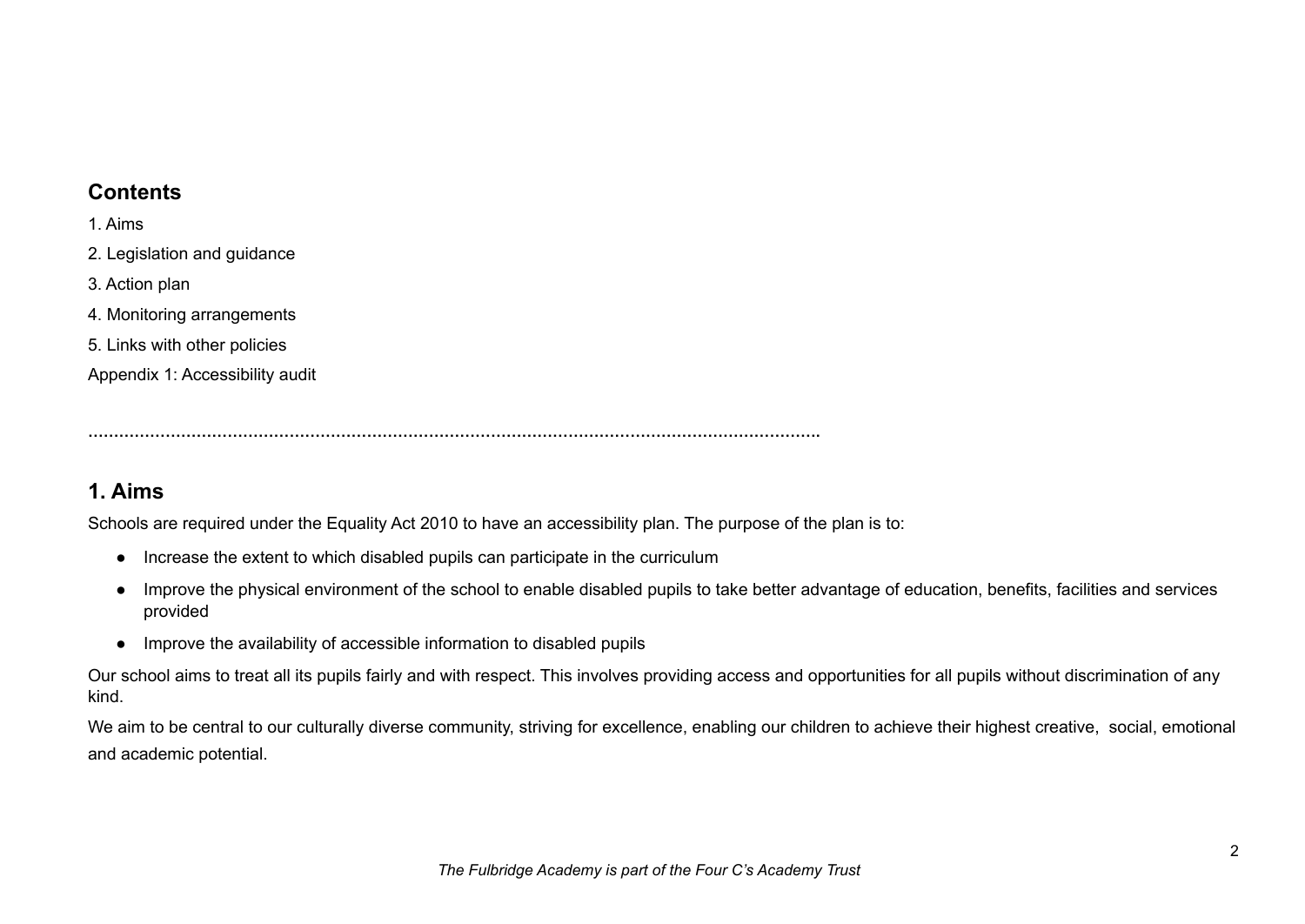Our academy encourages exploration and creativity through an inspiring, broad and balanced, engaging curriculum where learning is at the heart of all that we do. Our children learn to become resilient and self-assured in a risk-taking environment where they thrive on and learn from the challenges they face. Everyone is encouraged to achieve as individuals, in preparation for their roles as caring and active citizens in modern Britain.

Our school aims to treat all its students fairly and with respect. This involves providing access and opportunities for all students without discrimination of any kind. At Fulbridge Academy we are committed to ensuring equal treatment of all our students, parents/carers, employees and all others involved in the school community, who may have any form of disability. We will endeavor to ensure that disabled young people and adults are not treated less favorably in any procedures, practices or service delivery. Our school will not tolerate harassment of young people or adults with any form of impairment; this also includes students who are carers of any disabled family member.

The plan will be made available online on the school website, and paper copies are available upon request.

Our school is also committed to ensuring staff are trained in equality issues with reference to the Equality Act 2010, including understanding disability issues.

The school supports any available partnerships to develop and implement the plan.

Our school's complaints procedure covers the accessibility plan. If you have any concerns relating to accessibility in school, this procedure sets out the process for raising these concerns.

We have included a range of stakeholders in the development of this accessibility plan, including:

Emily Bass - SENCo

#### **2. Legislation and guidance**

This document meets the requirements of [schedule](http://www.legislation.gov.uk/ukpga/2010/15/schedule/10) 10 of the Equality Act 2010 and the Department for Education (DfE) [guidance](https://www.gov.uk/government/publications/equality-act-2010-advice-for-schools) for schools on the [Equality](https://www.gov.uk/government/publications/equality-act-2010-advice-for-schools) Act 2010.

The Equality Act 2010 defines an individual as disabled if he or she has a physical or mental impairment that has a 'substantial' and 'long-term' adverse effect on his or her ability to undertake normal day to day activities.

Under the Special [Educational](https://www.gov.uk/government/publications/send-code-of-practice-0-to-25) Needs and Disability (SEND) Code of Practice, 'long-term' is defined as 'a year or more' and 'substantial' is defined as 'more than minor or trivial'. The definition includes sensory impairments such as those affecting sight or hearing, and long-term health conditions such as asthma, diabetes, epilepsy and cancer.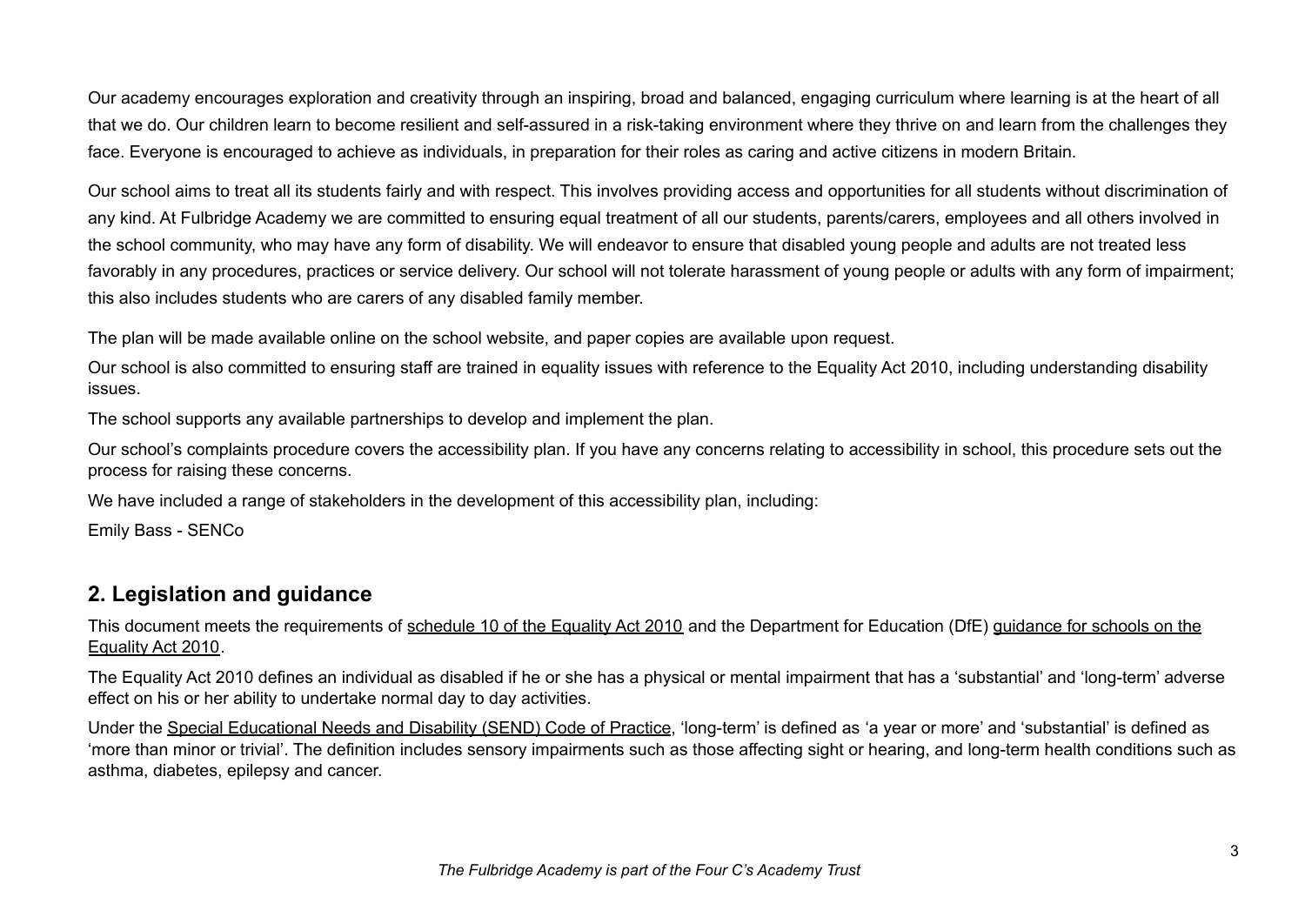Schools are required to make 'reasonable adjustments' for pupils with disabilities under the Equality Act 2010, to alleviate any substantial disadvantage that a disabled pupil faces in comparison with non-disabled pupils. This can include, for example, the provision of an auxiliary aid or adjustments to premises.

This policy complies with our funding agreement and articles of association.

#### **3. Action plan**

This action plan sets out the aims of our accessibility plan in accordance with the Equality Act 2010.

| Aim                                                                     | <b>Current good practice</b><br>Include established practice<br>and practice under<br>development       | <b>Objectives</b><br>State short, medium<br>and long-term<br>objectives | <b>Actions to be taken</b> | <b>Person</b><br>responsible | Date to<br>complete<br>actions by   | <b>Success criteria</b>                                    |
|-------------------------------------------------------------------------|---------------------------------------------------------------------------------------------------------|-------------------------------------------------------------------------|----------------------------|------------------------------|-------------------------------------|------------------------------------------------------------|
| Increase access<br>to the curriculum<br>for pupils with a<br>disability | Our school offers a<br>differentiated curriculum for all<br>pupils.                                     | Short Term                                                              | In place                   | <b>SENCo</b>                 | Complete                            | All items to be<br>audited by<br>designated SLT<br>member. |
|                                                                         | We use resources tailored to<br>the needs of pupils who<br>require support to access the<br>curriculum. | <b>Short Term</b>                                                       | In place                   | <b>SENCo</b>                 | Complete                            |                                                            |
|                                                                         | Curriculum resources include<br>examples of people with<br>disabilities.                                | Short Term                                                              | In place                   | <b>SENCo</b>                 | Complete/On<br>going as<br>required |                                                            |
|                                                                         |                                                                                                         | Short Term                                                              | In place                   | <b>SENCo</b>                 | <b>Termly</b>                       |                                                            |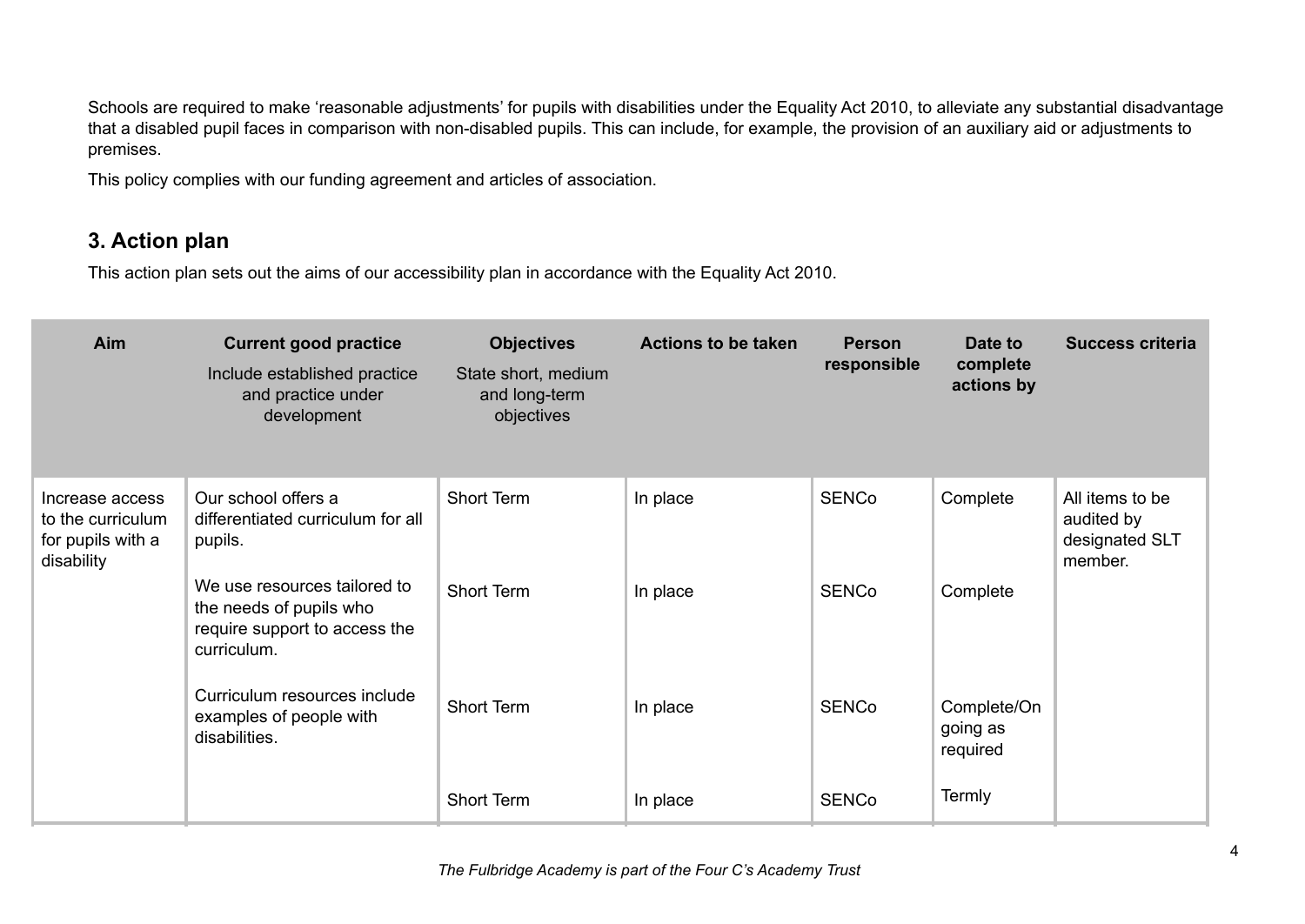|                                                                  | Curriculum progress is tracked<br>for all pupils, including those<br>with a disability.                                                                     |                                        |                                                                                |                              |                                                    |                                                            |
|------------------------------------------------------------------|-------------------------------------------------------------------------------------------------------------------------------------------------------------|----------------------------------------|--------------------------------------------------------------------------------|------------------------------|----------------------------------------------------|------------------------------------------------------------|
|                                                                  | Targets are set effectively and<br>are appropriate for pupils with<br>additional needs.                                                                     | <b>Short Term</b>                      | In place                                                                       | <b>SENCo</b>                 | Termly                                             |                                                            |
|                                                                  | The curriculum is reviewed to<br>ensure it meets the needs of<br>all pupils.                                                                                | <b>Short Term</b>                      | In place                                                                       | SENCo/Seni<br>or Leaders     | Annually                                           |                                                            |
|                                                                  | Reasonable adjustments are<br>discussed with all staff in order<br>for access arrangements to be<br>identified and actions for<br>external<br>examinations. | <b>Short Term</b>                      | In place                                                                       | <b>SENCo</b>                 | Termly                                             |                                                            |
| Improve and<br>maintain access<br>to the physical<br>environment | The environment is adapted to<br>the needs of pupils as<br>required.<br>This includes:                                                                      |                                        |                                                                                |                              |                                                    | All items to be<br>audited by<br>designated SMT<br>member. |
|                                                                  | • Ramps<br>Corridor width -<br>$\bullet$<br>including parts of the<br>corridor built into the<br>pathway- clearance on<br>1m always kept.                   | <b>Short Term</b><br><b>Short Term</b> | In place<br>In place- revised<br>when new corridors<br>are created- not often. | Site Manager<br>Site Manager | Complete<br>Complete<br>and on going<br>as needed. |                                                            |
|                                                                  | Disabled parking bays                                                                                                                                       | <b>Short Term</b>                      | In place                                                                       | Site Manager                 | Complete                                           |                                                            |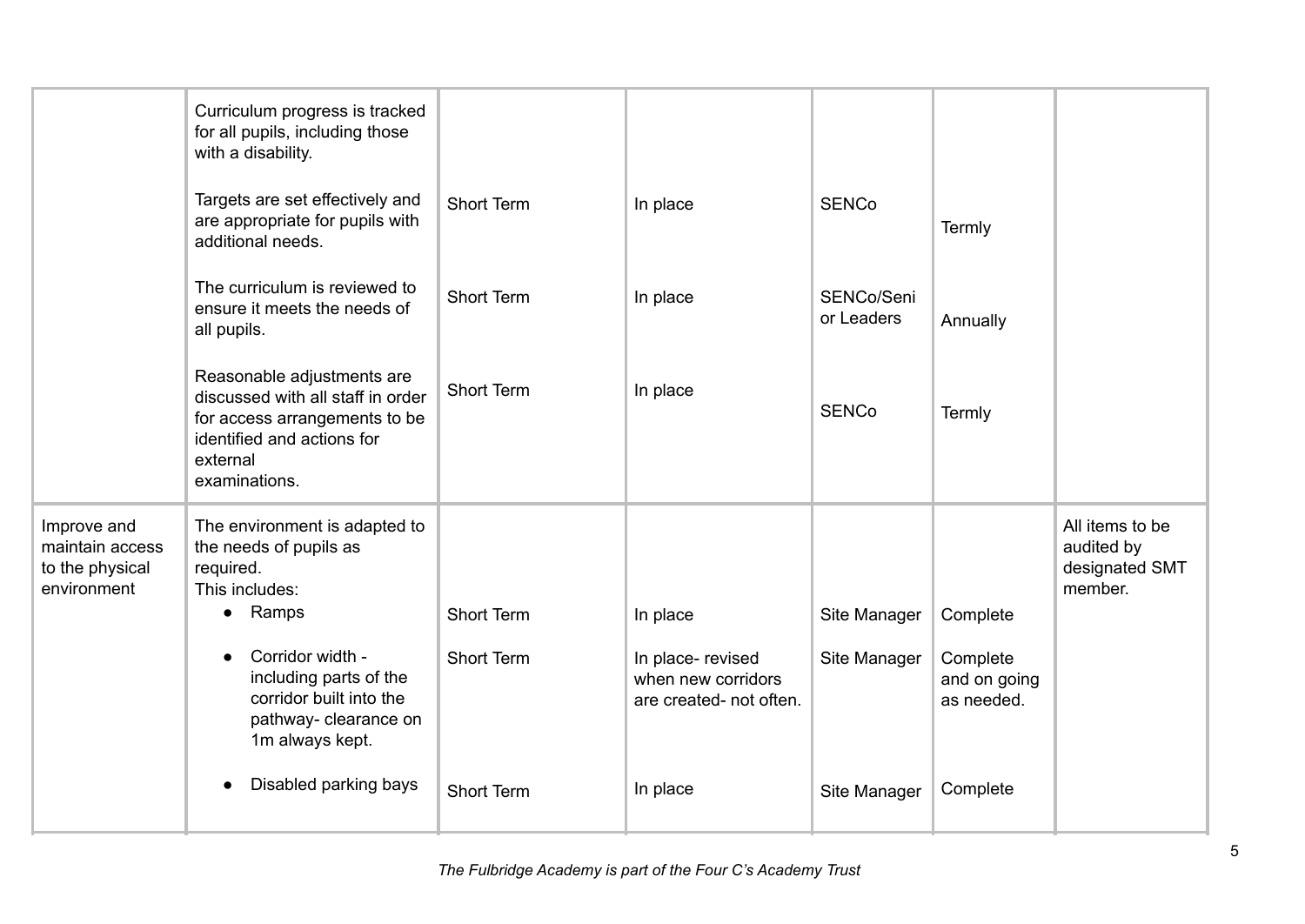|                                                                             | Disabled toilets and<br>$\bullet$<br>changing facilities<br>including riser beds.<br>Reading corners at<br>$\bullet$<br>wheelchair-accessible                                                                                                                                                                    | Short Term<br><b>Short Term</b>                                    | In place.<br>In place.                                                                                                                               | Site Manager<br>Site Manager                                                 | Complete<br>Complete                                               |                                                            |
|-----------------------------------------------------------------------------|------------------------------------------------------------------------------------------------------------------------------------------------------------------------------------------------------------------------------------------------------------------------------------------------------------------|--------------------------------------------------------------------|------------------------------------------------------------------------------------------------------------------------------------------------------|------------------------------------------------------------------------------|--------------------------------------------------------------------|------------------------------------------------------------|
|                                                                             | height<br>lockers for children to<br>$\bullet$<br>avoid trip hazards.<br>Wood rotting on play<br>$\bullet$<br>equipment                                                                                                                                                                                          | Long term<br>Short term.                                           | In place either lockers<br>or coat rack in the<br>corridor.<br>Ensure all exterior<br>wood is treated prior<br>to install then treated<br>as needed. | <b>SLT</b><br>Site Manager                                                   | Complete<br>On going                                               |                                                            |
| Improve the<br>delivery of<br>information to<br>pupils with a<br>disability | Our school uses a range of<br>communication methods to<br>ensure information is<br>accessible. This includes:<br>• Access to<br>laptops/iPads<br>Large print resources<br>$\bullet$<br><b>Braille</b><br>$\bullet$<br>Induction loops,<br>$\bullet$<br>Speaker<br><b>Closed Speaker</b><br>$\bullet$<br>systems. | Short term<br>Short term<br>Short term<br>Short term<br>Short term | On request<br>On request<br>On request<br>On request- Speaker,<br>based on need.<br>Based on need                                                    | <b>SENCo</b><br><b>SENCo</b><br><b>SENCo</b><br><b>SENCo</b><br><b>SENCo</b> | Available.<br>Available.<br>Available.<br>Available.<br>Available. | All items to be<br>audited by<br>designated SMT<br>member. |
|                                                                             |                                                                                                                                                                                                                                                                                                                  |                                                                    |                                                                                                                                                      |                                                                              |                                                                    |                                                            |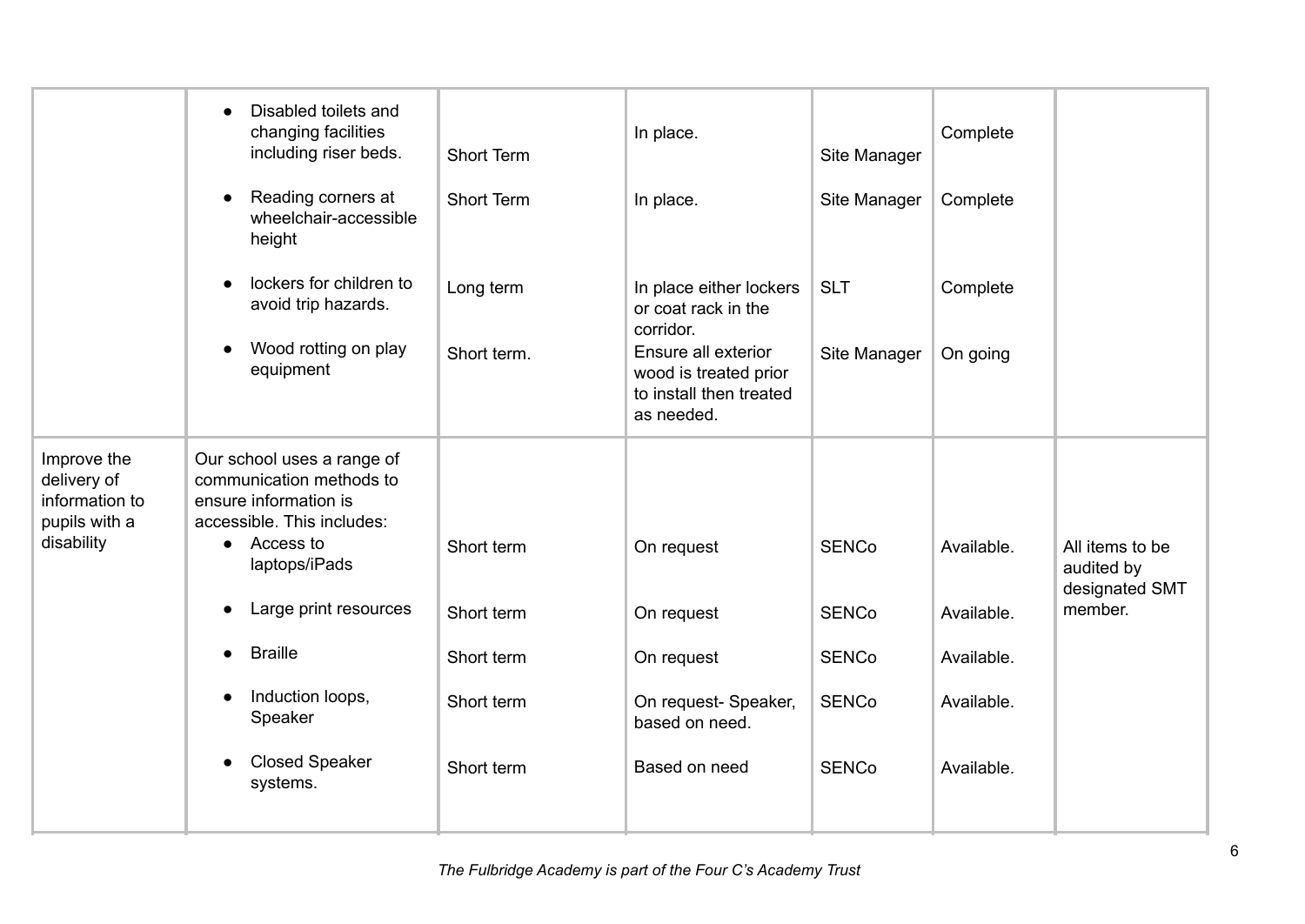|           | Infrared soundfield<br>classroom amplification<br>system      | Short term | In all classes | All          | Available. |  |
|-----------|---------------------------------------------------------------|------------|----------------|--------------|------------|--|
| $\bullet$ | Pictorial or symbolic<br>representations                      | Short term | Termly review. | <b>SENCo</b> | Available. |  |
|           | Internal information<br>sharing for necessary<br>adjustments. | Short term | Termly review. | <b>SENCo</b> | Available. |  |

Any items not in the above schedules will be reviewed as a matter of urgency as and when they arise and then prioritise accordingly.

#### **4. Links with other policies**

This accessibility plan is linked to the following policies and documents:

- Health and safety policy
- Equality information and objectives (public sector equality duty) statement for publication
- Equality Duty Statement.
- Special educational needs (SEND) information report
- SEND Policy
- Supporting pupils with medical conditions policy

#### **5. Monitoring arrangements**

This policy will be reviewed every **3** years, but may be reviewed and updated more frequently if necessary.

It will be approved by the Local Governing Committee and Principal.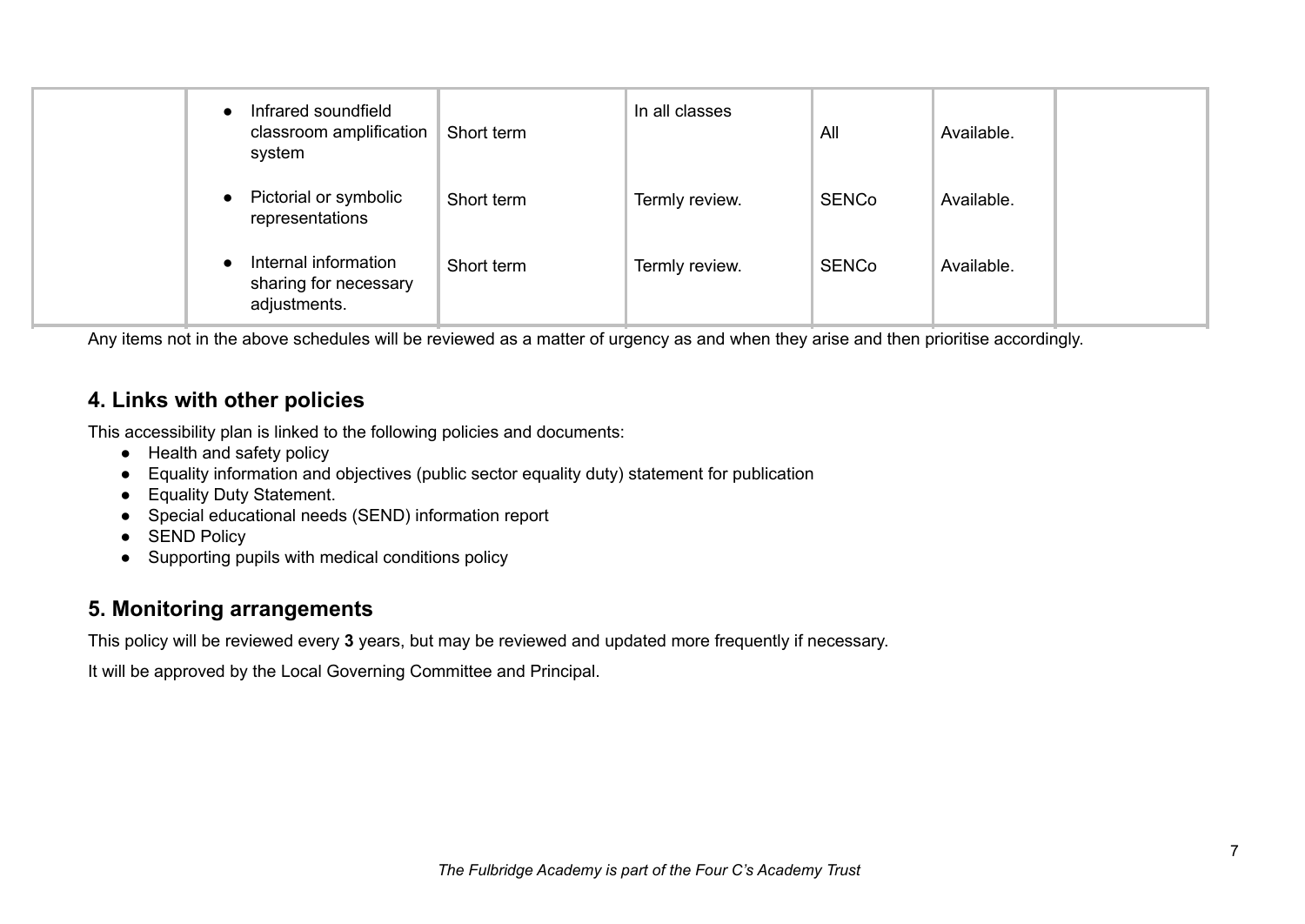### **Appendix 1: Accessibility audit**

| Feature           | <b>Description</b> | <b>Actions to be taken</b> | Person<br>responsible | Date to<br>complete<br>actions by |
|-------------------|--------------------|----------------------------|-----------------------|-----------------------------------|
| Number of storeys |                    |                            |                       |                                   |
| Corridor access   |                    |                            |                       |                                   |
| Lifts             |                    |                            |                       |                                   |
| Parking bays      |                    |                            |                       |                                   |
| Entrances         |                    |                            |                       |                                   |
| Ramps             |                    |                            |                       |                                   |
| <b>Toilets</b>    |                    |                            |                       |                                   |
| Reception area    |                    |                            |                       |                                   |